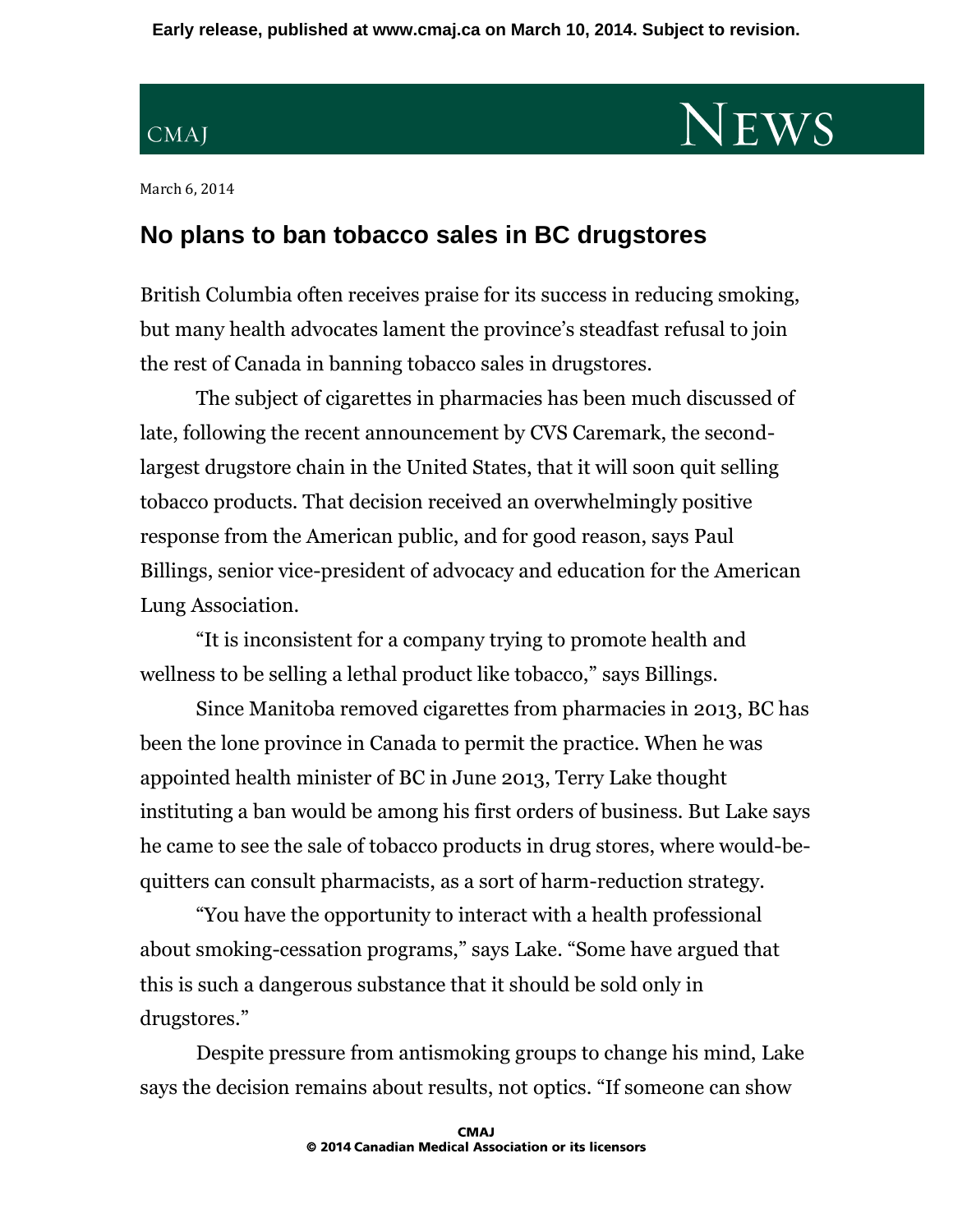me evidence that taking tobacco out of pharmacies will reduce smoking rates, I'm willing to look at that."

According to Jack Boomer, director of the Clean Air Coalition of BC, however, simply having cigarettes on drugstore shelves sends a terrible message. "In drugstores, the pharmacy is at the back and tobacco products are sold at the front, as you are leaving, and people know they are there. It's like Dracula going to the store and there is a blood bank as you leave. Maybe I should top up my supply for the week."

Overall, BC has done a great job at reducing smoking, says Boomer. Its [smoking rate of 13.2%](http://www.tobaccoreport.ca/2014/TobaccoUseinCanada_2014.pdf) is the lowest in Canada (national average: 16.1%). The government offers a generous **smoking-cessation program**, providing free prescription drugs and nonprescription nicotine replacement therapies. During its recent budget, the province raised taxes on cigarettes by 32 cents a pack.

Despite the low smoking rate, though, BC's large population means it still has the third highest number of smokers of any province, says Boomer, and that's "a heck of a lot of people smoking." And the fact that cigarettes are available in a retail outlet that promotes health contributes to the misguided notion that they are normal products, says Boomer. Even if there isn't a ban, he says, drugstore owners should realize stocking such dangerous items is a disservice to their customers.

"If you put customers first, why would you sell a product that kills half of users when used as intended?"

The answer to that question, according to John Tse, is that it allows drugstores to target tobacco users and offer them assistance from pharmacists and literature on quitting. Tse is the vice-president of pharmacy for London Drugs, which sells tobacco products in all its BC stores. If it stopped selling cigarettes, he says, smokers would simply buy